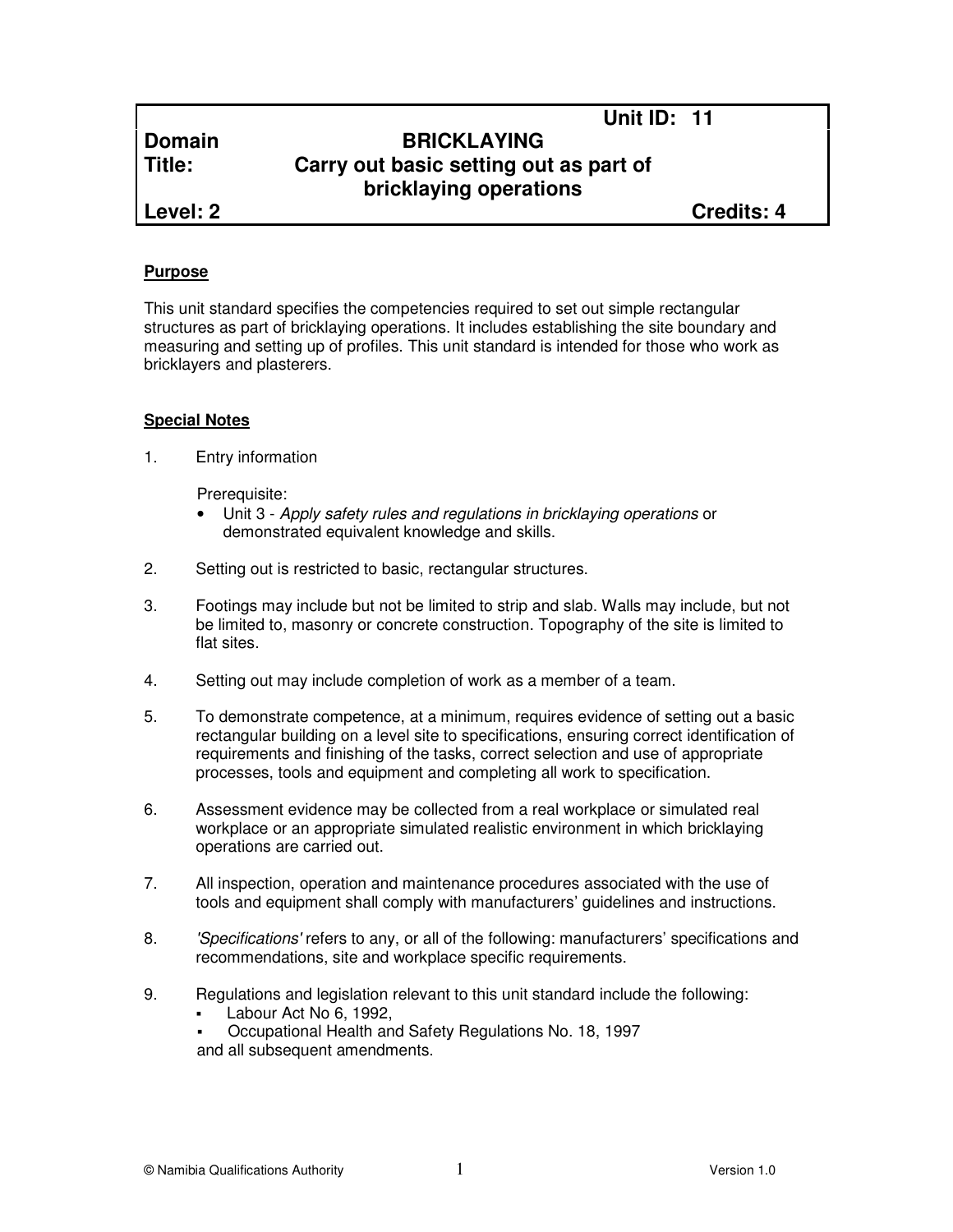# **Quality Assurance Requirements**

This unit standard and others within this subfield may be awarded by institutions which meet the accreditation requirements set by the Namibia Qualifications Authority and the Namibia Training Authority and which comply with the national assessment and moderation requirements. Details of specific accreditation requirements and the national assessment arrangements are available from the Namibia Qualifications Authority and the Namibia Training Authority on www.nta.com.na

# **Elements and Performance Criteria**

#### **Element 1: Plan and prepare for work**

#### **Range**

Planning and preparation is to include but are not limited to worksite inspection, equipment defect identification, assessment of conditions and hazards and determination of work requirements.

### **Performance Criteria**

- 1.1 Work instructions, including plans, specifications, quality requirements and operational details are obtained, confirmed and applied.
- 1.2 Safety requirements are followed in accordance with safety plans and policies.
- 1.3 Sign and barricade requirements are identified and implemented.
- 1.4 Plant, tools and equipment selected to carry out tasks that are consistent with the requirements of the job, checked for serviceability and any faults are rectified or reported prior to commencement.
- 1.5 Material quantity requirements are calculated in accordance with plans and specifications.
- 1.6 Materials appropriate to the work application are identified, obtained, prepared, safely handled and located ready for use.
- 1.7 Environmental protection requirements are identified and applied in line with environmental plans and regulatory obligations.

#### **Element 2: Identify site boundaries**

#### **Performance Criteria**

- 2.1 Survey pegs at corners of site are located and identified in accordance with job drawings and specifications.
- 2.2 Builder's lines are set accurately into position to identify boundaries of site in accordance with site plan and survey pegs.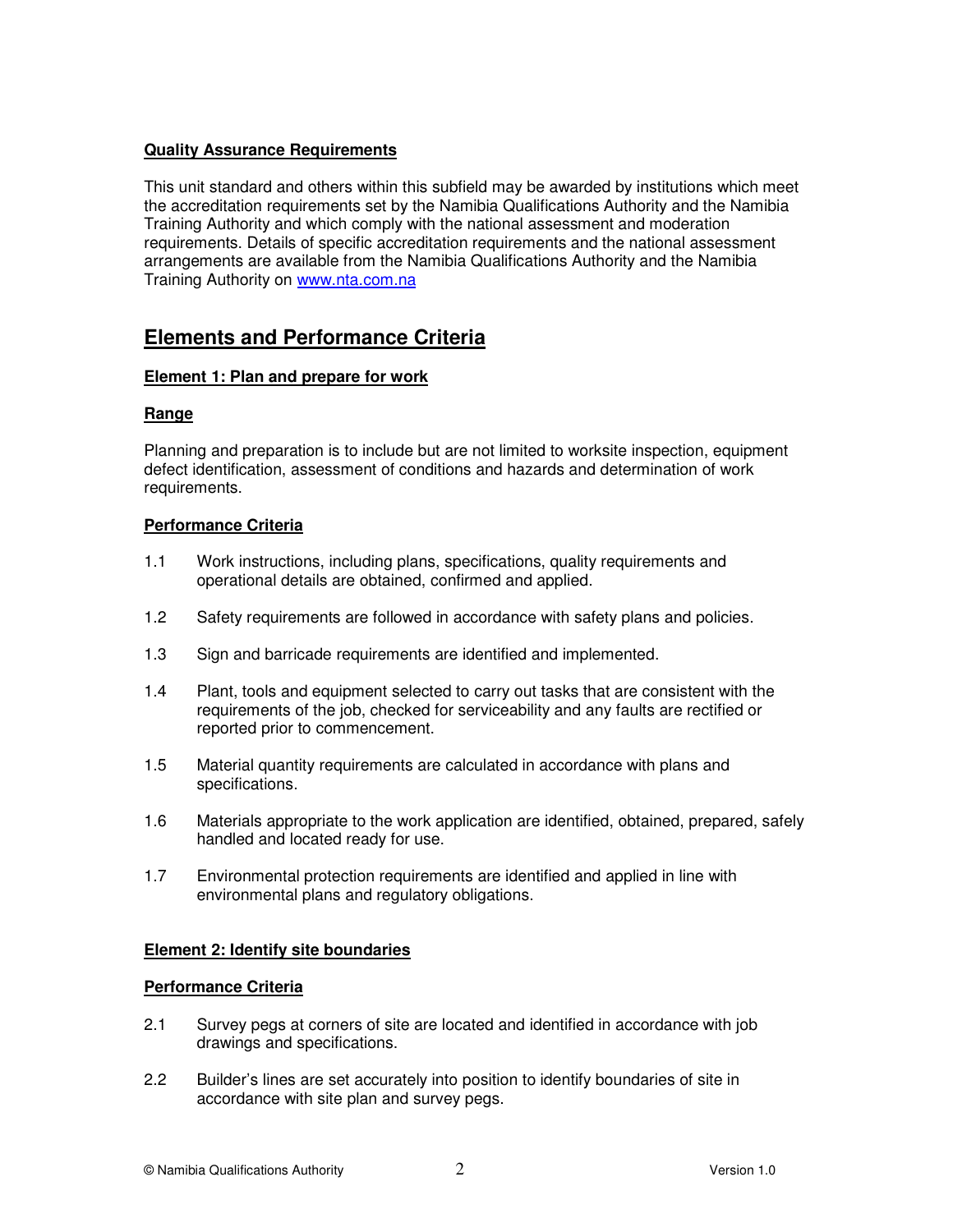# **Element 3: Set out first line of building alignment.**

#### **Performance Criteria**

- 3.1 Measurements of building line from boundary are determined from site drawings.
- 3.2 Approximate position and length of line, plus building clearance measurement at each end, is determined for profile location in accordance with site plan and survey pegs.
- 3.3 Pegs and profiles are installed approximately level across and between one another with adequate provision to mark footing width on profile in accordance with job drawings and specifications.
- 3.4 Location for line is accurately marked with nails on profiles and line set out into position to true alignment with boundary in accordance with job drawings and specifications.

#### **Element 4: Set out right angled corners**

#### **Performance Criteria**

- 4.1 Corner of building is determined on set building line to true measurement from adjacent boundary and marked with peg in accordance with job drawings and specifications.
- 4.2 Right angle is set up to line from corner peg using 3-4-5 method.
- 4.3 Profiles are installed to approximate level of other profiles and line set out to right angled alignment.

#### **Element 5: Install other building lines**

#### **Range**

Site boundary markings may include but are not limited to survey pegs, fence built on line and building built on line.

#### **Performance Criteria**

- 5.1 Profiles for remaining building lines are installed to appropriate locations, approximately level with established profiles in accordance with job drawings and specifications.
- 5.2 Measurement for remaining building lines are accurately marked and nailed on profiles according to dimensions from site drawings.
- 5.3 Builder's lines are set out into position to nailed locations on profiles in accordance with job drawings and specifications.